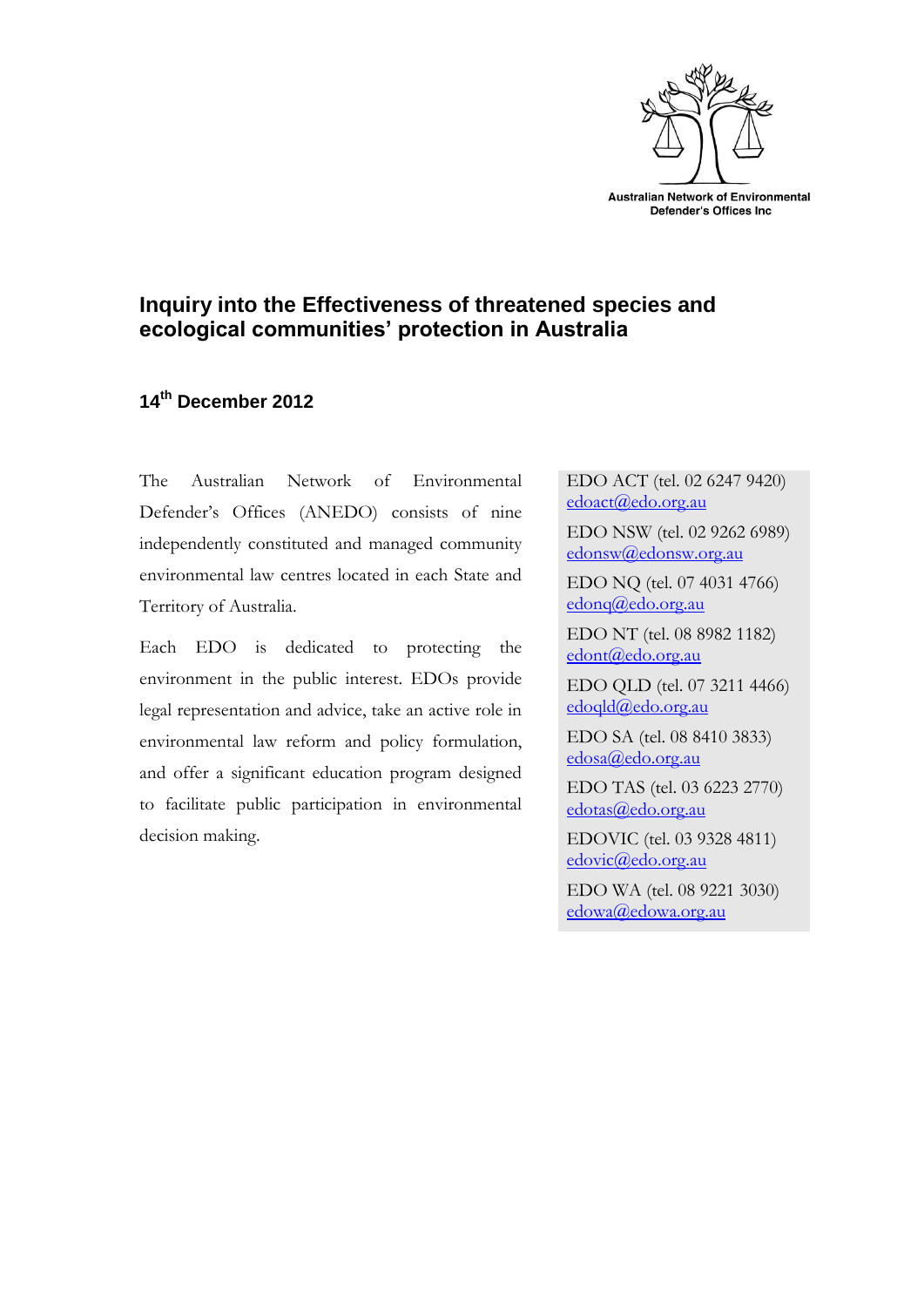Dear Committee,

The Australian Network of Environmental Defender's Offices Inc (ANEDO) is a network of 9 independent community legal centres in each State and Territory, specialising in public interest environmental law. ANEDO welcomes the opportunity to contribute to the **Inquiry into the effectiveness of threatened species and ecological communities' protection in Australia**.

ANEDO was recently commissioned by the Places You Love Alliance of over 35 environment groups to undertake an analysis of the adequacy of threatened species and planning laws in each State and Territory, including the Commonwealth. We have prepared a report entitled: *An assessment of the adequacy of threatened species and planning laws in all Australian jurisdictions*, December 2012.

We would like to provide the Report to the Committee to assist with the Inquiry (see **Appendix 1**).

The Report makes a number of key findings.

No state or territory meets all the core requirements of best practice threatened species legislation.

While the laws in some jurisdiction look good on paper, they are not effectively implemented. There are a number of important legislative tools available for managing and protecting threatened species that are simply not used. For example, interim conservation orders and management plans are not utilised in Victoria, no native plants have been declared prescribed species on private land in South Australia, no critical habitats have been listed and no interim protection orders have been declared in Tasmania, and no essential habitat declarations have been made in the Northern Territory.

Key provisions are often discretionary. Critical tools such as recovery plans and threat abatement plans are not mandatory. Time frames for action and performance indicators are largely absent.

Effective implementation is further hampered by a lack of data and knowledge about the range and status of biodiversity across Australia.

Current threatened species laws do not prevent developments that have unacceptable impacts on threatened species from going ahead. It is clear that no State or Territory planning laws meet best practice standards for environmental assessment. Project refusals on the basis of threatened species are extremely rare, for example, a handful of refusals under the EPBC Act, or are the result of third party litigation. The failings of State and Territory laws to effectively avoid and mitigate impacts on threatened species is most apparent in relation to provisions for the fast-tracking of environmental impact assessment for major projects.

Planning laws, in particular provisions for the assessment of major projects, effectively override threatened species laws in all jurisdictions. Levels of impact assessment required tend to be discretionary, and projects can be approved even where they are found for example, to have a significant impact on critical habitat. The quality of different levels of species impact assessment is highly variable, and rarely audited.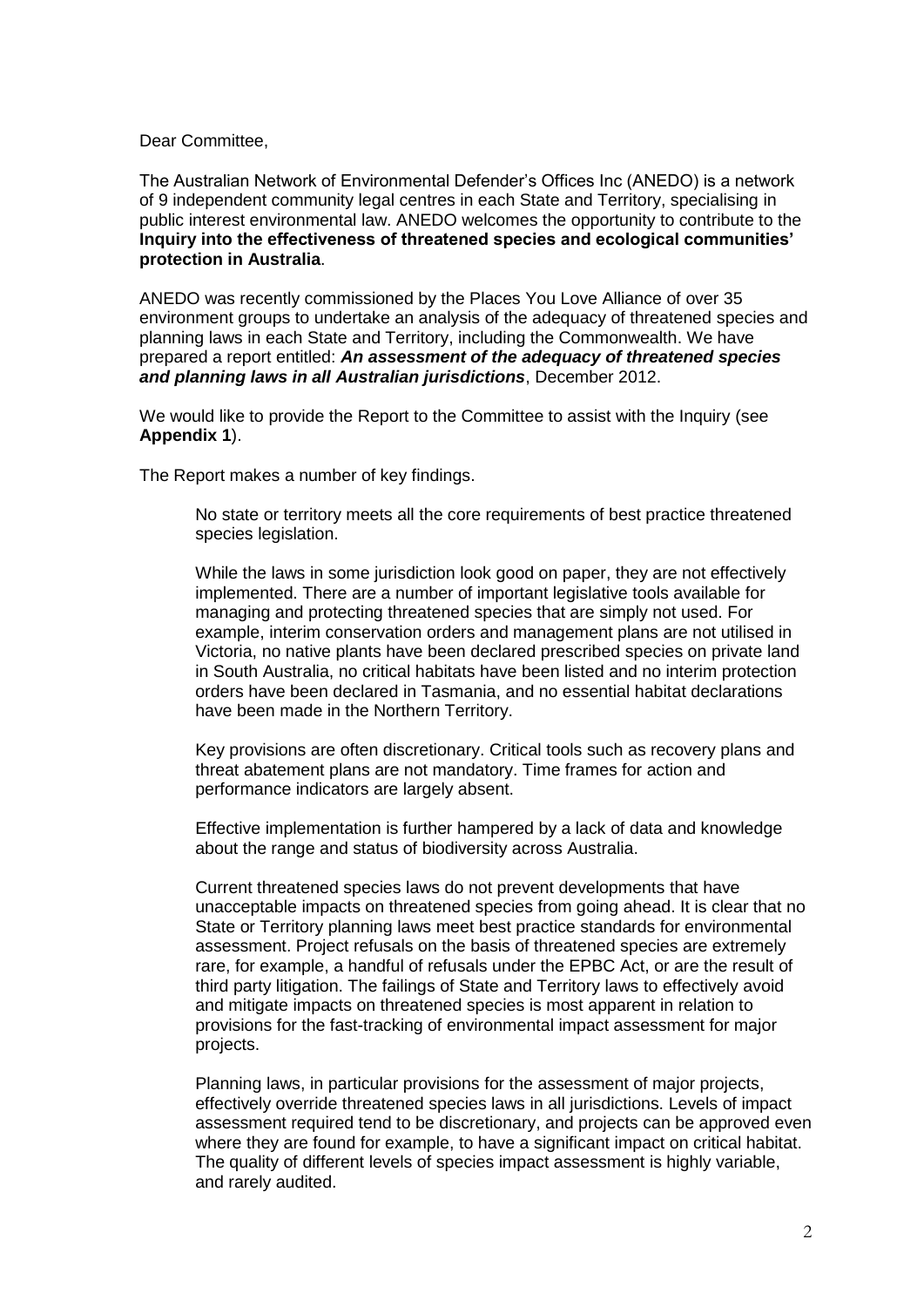In addition, there is poor integration between threatened species laws and other natural resource management laws in most jurisdictions. Threatened species laws are further subjugated in many jurisdictions by the absence of third party rights that enable communities to enforce the laws to protect threatened species.

Given the common failings of legislation in all jurisdictions, **a clear finding of this report is that threatened species laws in all jurisdictions needed to be reviewed, strengthened, and fully resourced and implemented**. Given the decline in biodiversity in each State and Territory, combined with increasing population pressures, land clearing, invasive species and climate change, now is *not* the time to be streamlining and minimising legal requirements in relation to threatened species assessment.

The key findings of our assessment are directly relevant to the Inquiry **Terms of Reference**. These are set out in detail in the report and some examples are briefly noted below.

### *(a) Management of key threats to listed species and ecological communities*

Identifying key threats to listed species and communities is fundamentally important and yet no State or Territory currently has a comprehensive list of threats legally recognised.

The relevant laws in jurisdictions such as NSW, Tasmania and the Commonwealth recognise and provide for the listing of key threatening processes and making of threat abatement plans. Other states, such as South Australia and Western Australia do not have any specific legislative provisions to list threats or to guide threat abatement that may be undertaken.

Even in jurisdictions where there is provision to formally recognise threats, key provisions are often discretionary. For example, it is not mandatory to make Threat Abatement Plans in New South Wales. Time frames for action and performance indicators are largely absent across Australia.

A key threat to many listed species and communities is loss of habitat through clearing for development. Management of this and other threats is frequently undermined by planning and development laws in all jurisdictions. The Report analyses State and Territory planning laws and a consistent finding across Australia was that there is poor integration of threatened species, natural resource management, and planning laws. In particular, we found that provisions for the fast-tracking of impact assessment for major projects often override threatened species laws.

Finally, we found a consistent gap in most laws regarding the threat of climate change to listed species and communities. Very few laws explicitly recognise and provide strategies to ameliorate the impacts of climate change, assist adaptation (where possible) and build species' resilience.

### *(b) Development and implementation of recovery plans*

Recovery planning is not formally provided for in some State laws, even though it is a vitally important tool. As with threat abatement planning, our analysis showed that where recovery planning is recognised, it is: often discretionary, a slow process to complete, chronically under-funded, and often lacks time frames and performance indicators. Some states such as Western Australia may carry out some recovery activities, but lack the statutory mandate to do so or take specific actions, with the result that that one in five threatened fauna and less than half of threatened flora have a recovery plan, while full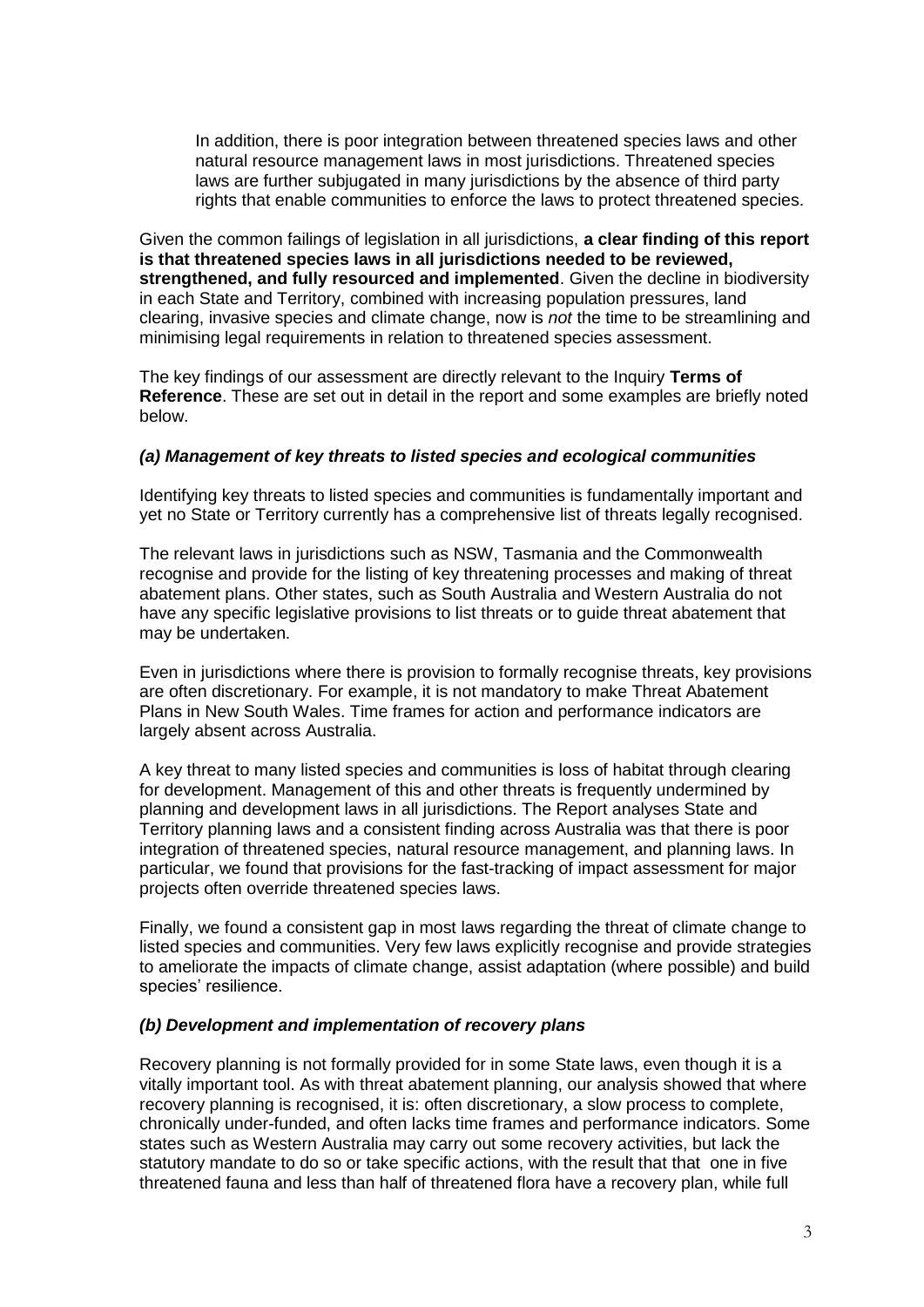implementation of the plans that are in place often does not occur. Even in States where recovery plans are provided for in legislation, planning rates are poor. For example, in Tasmania recovery plans are prepared for only 20 percent of listed species, and the effectiveness of existing recovery plans is rarely assessed.

#### *(c) Management of critical habitat across all land tenures*

There are no provisions for listing and protecting 'critical habitat' in South Australia, Northern Territory, Australian Capital Territory or Western Australia.

Victorian legislation provides for critical habitat determinations, which may be protected by Interim Protection Orders, however, declarations are discretionary, and determinations and orders are rare. In fact, since the commencement of the Victorian legislation, only one determination has been made and it was revoked almost immediately.

Tasmanian legislation does provide for listing of critical habitat. However, landowners who may be financially affected by critical habitat decisions restricting use of land may apply for compensation, and there have been no critical habitats have been listed in Tasmania.

The fact that economic considerations can be taken into account has meant that only 4 areas have been declared as critical habitat in NSW, with 3 out of 4 being in already protected areas. The definition is further limited to "current habitat" only. This is in contrast to Queensland, where the legislative definition includes habitat no presently occupied by the wildlife.

Even in jurisdictions where critical habitat is legally recognised, it seems that development and unacceptable impacts may still be approved under planning legislation.

### *(d) Regulatory and funding arrangements at all levels of government*

In terms of regulatory arrangements, the Report details the diversity of threatened species laws in Australia – ranging from Western Australia that has no recent biodiversity legislation to NSW and the Commonwealth that have detailed schemes in place. As noted, from our analysis, no State or Territory currently meets best practice standards for threatened species laws. While laws differ in each jurisdiction, a consistent finding was that the laws are not effectively implemented across Australia.

No jurisdiction currently allocates adequate funding to administering threatened species laws. A key finding of the Report is that even where laws look good on paper, they simply are not being adequately implemented or enforced.

As noted, vitally important tools such as recovery plans and threat abatement plans are seriously under-resourced. As a result, there are too few plans made and planning processes simply cannot keep pace with burgeoning lists of threatened species and communities.

Resources for implementation of on-ground recovery and threat abatement planning, departmental staff, mapping, enforcement, administration, research, data management, monitoring must be significantly increased for threatened species protection in all jurisdictions.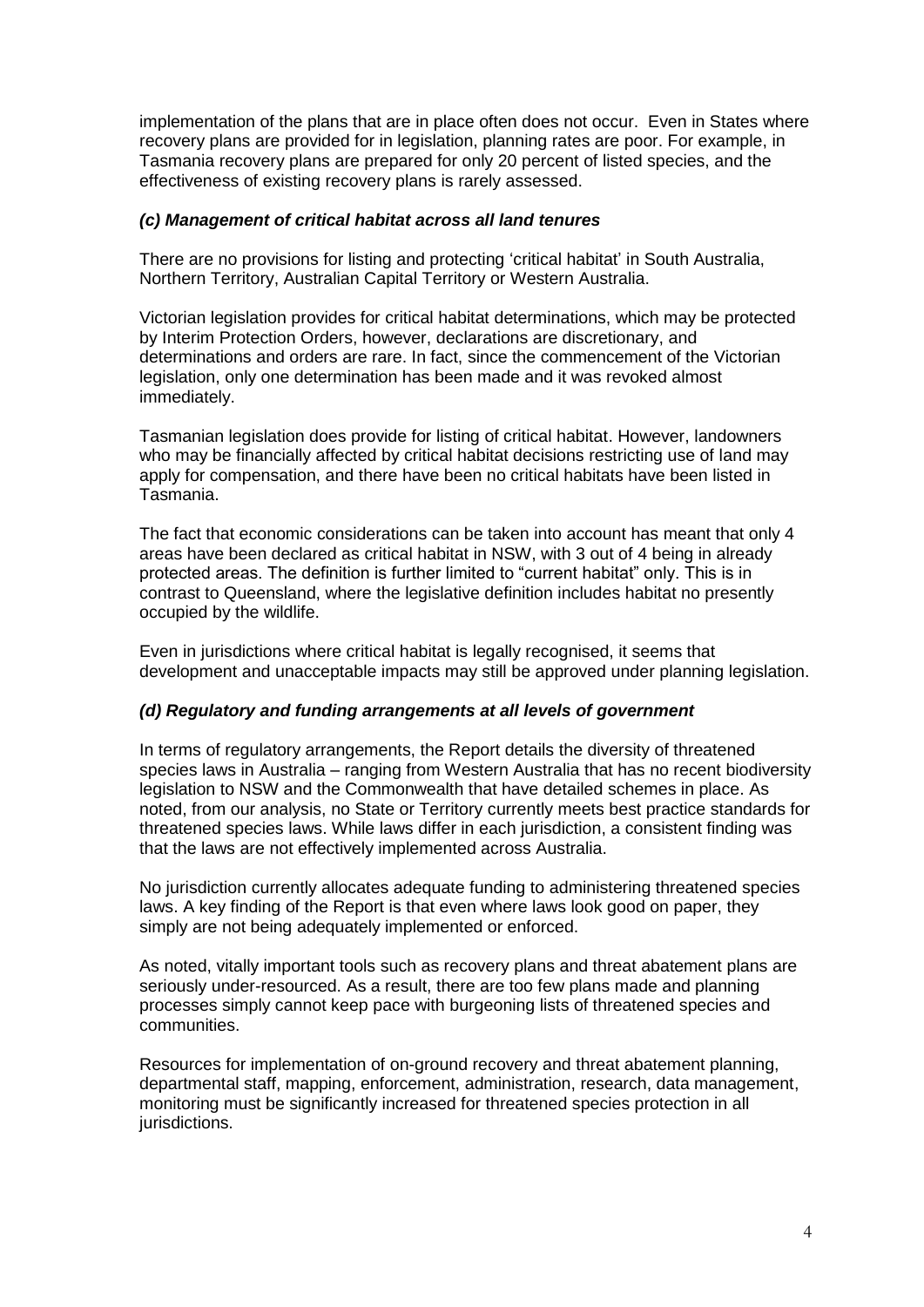### *(e) Timeliness and risk management within the listings processes*

Although many threats are imminent, listing processes are lengthy across all jurisdictions.

Where a threat is immediate, there is often no appropriate legislative tool. There are no emergency listing provisions in the legislation of Queensland, South Australia, Tasmania, Victoria, Western Australia, Australian Capital Territory or the Northern Territory. Only New South Wales provides for provisional listing on an emergency basis.

Some jurisdictions provide for interim protection orders, but these may be limited in application – for example, 30 days in Tasmania.

As noted above, a significant factor contributing to time lag between listing, planning and actual on-ground recovery activity, is the lack of resources. Poor resourcing will continue to undermine risk management strategies unless funding for threatened species is improved across Australia.

#### *(f) The historical record of state and territory governments on these matters*

The Report identifies key issues in each State and Territory in terms of how the relevant threatened species laws are working. The analysis in the report includes the following 5 elements for each jurisdiction:

- 1. An overview of the main threatened species legislation in the jurisdiction
- 2. Strengths of the legislative framework
- 3. Weaknesses of the legislative framework
- 4. Compliance and enforcement of the laws
- 5. Interaction of threatened species laws with planning and other relevant legislation

A clear conclusion is that no State or Territory has a good track record of adequately resourcing or effectively implementing and enforcing their threatened species laws.

Furthermore, no State or Territory currently meets a best practice standard for environmental impact assessment under their respective planning laws.

The Report provides a snapshot of each jurisdiction and we would be happy to provide the Committee with additional information on individual jurisdictions if needed.

#### *(g) Any other related matter*

Reform of threatened species laws is needed in all jurisdictions. States where there is no recent law – such as Western Australia – should implement best practice legislation as a matter of urgency. States where there is relatively detailed legislation place – should undertake comprehensive review of their laws with a view to incorporating essential legislative tools that may be missing – such as critical listing categories, interim and emergency protection tools and significant penalties. States that have detailed laws that look comprehensive on paper – such as NSW – should review resourcing and implementation to determine why the laws are still failing to arrest the decline in biodiversity.

Concurrent to State and Territory review and reform, a key finding of the report is that it is absolutely essential for the Commonwealth to maintain a strong leadership role in protecting biodiversity. Not only is this necessary to implement our international